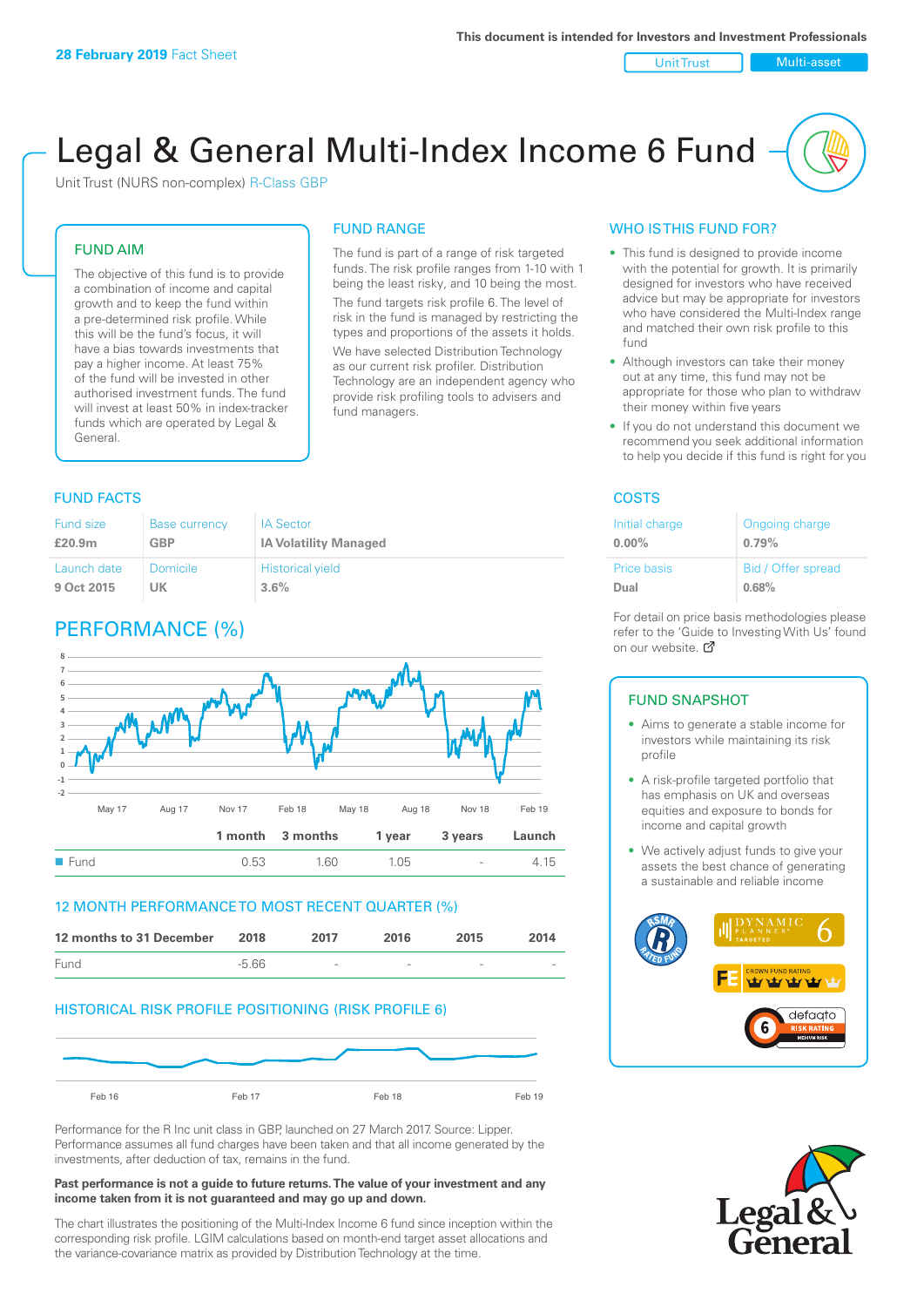## Legal & General Multi-Index Income 6 Fund

Unit Trust (NURS non-complex) R-Class GBP

## PORTFOLIO BREAKDOWN

All data source LGIM unless otherwise stated. Totals may not sum due to rounding.





## FUND MANAGERS

The fund managers have responsibility for managing the multi-index fund range. They are part of the Multi-Asset Funds (MAF) team in LGIM. This team focuses on designing and managing multi-asset funds that are tailored to match the specific objectives of various client types. The team sits within a wider Asset Allocation team which combines both depth of experience with a broad range of expertise from different fields, including fund management, investment consulting and risk management roles.

## TOP 10 HOLDINGS (%)

| <b>L&amp;G UK Index Trust</b>                                    | 11.1 |
|------------------------------------------------------------------|------|
| iShares UK Dividend UCITS ETF                                    | 10.3 |
| L&G Emerging Markets Government Bond (US\$) Index Fund           | 7.9  |
| L&G Emerging Markets Government Bond (Local Currency) Index Fund | 7.2  |
| L&G High Income Trust                                            | 6.0  |
| L&G US Index Trust                                               | 6.0  |
| L&G Global Emerging Markets Index Fund                           | 5.2  |
| <b>L&amp;G Pacific Index Trust</b>                               | 5.2  |
| L&G European Index Trust                                         | 5.1  |
| iShares Euro Dividend UCITS ETF                                  | 4.0  |